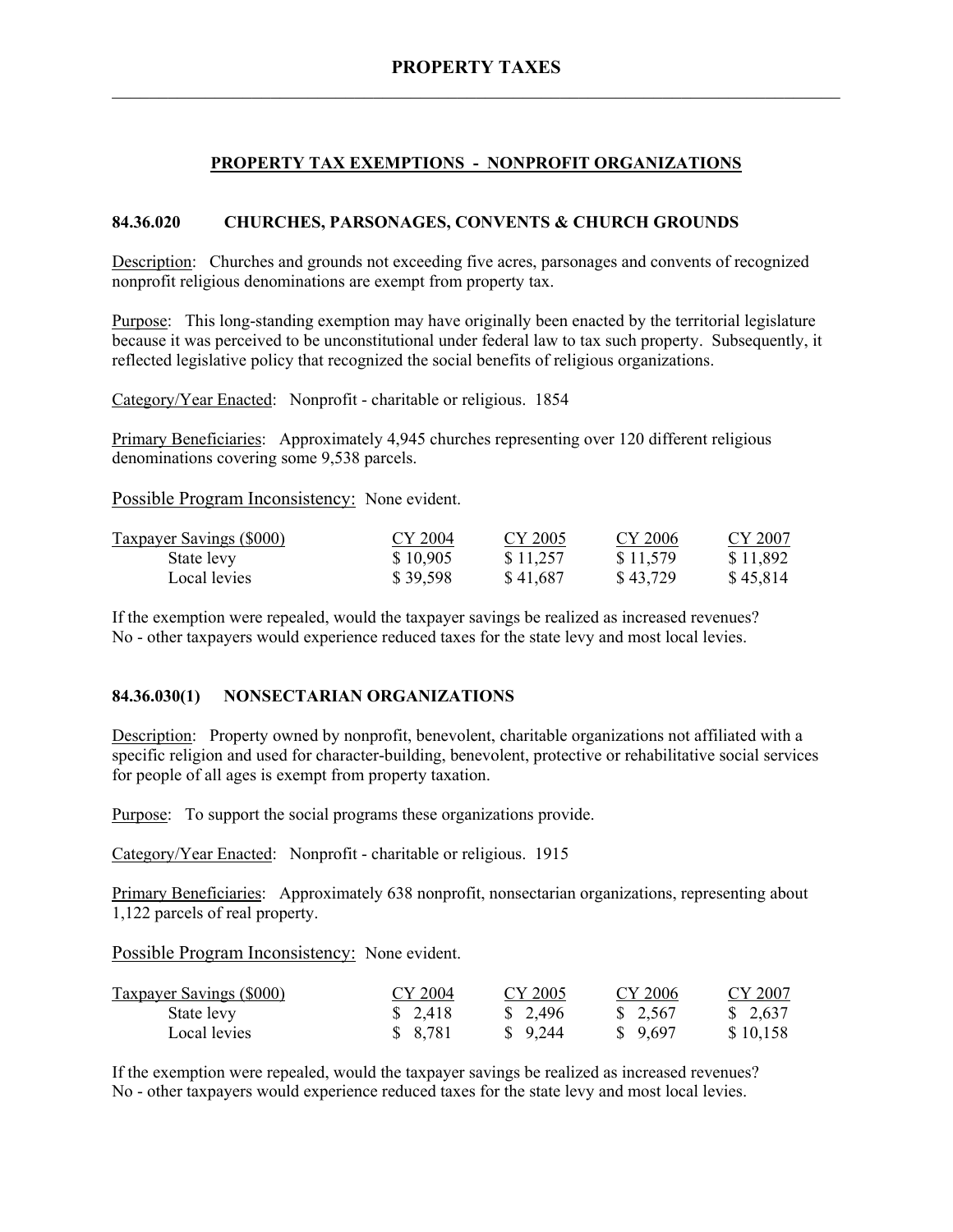## **84.36.030(1) NONPROFIT MERCHANDISE SALES**

Description: Nonprofit benevolent or charitable organizations that sell donated merchandise on their own premises are exempt from property tax, as long as the proceeds are devoted to furthering the character-building, benevolent, protective or rehabilitative purposes of these organizations.

Purpose: To support the program and social benefits these organizations provide.

Category/Year Enacted: Nonprofit - charitable or religious. 1983

Primary Beneficiaries: These include approximately 10 thrift shops and many other nonprofit organizations that occasionally sell donated merchandise. Altogether there are 638 applicants that comprise 1,122 parcels which are exempt under this statute.

Possible Program Inconsistency: None evident.

| Taxpayer Savings (\$000) | CY 2004 | CY 2005      | CY 2006   | CY 2007 |
|--------------------------|---------|--------------|-----------|---------|
| State levy               |         | $\mathbf{x}$ |           | 139     |
| Local levies             | 462     | S.<br>-487   | 510<br>S. | 535     |

If the exemption were repealed, would the taxpayer savings be realized as increased revenues? No - other taxpayers would experience reduced taxes for the state levy and most local levies.

# **84.36.030(2) CHURCH CAMPS**

Description: Property owned by a nonprofit church, denomination, group of churches, or association of churches which is used as a camp facility is exempt from property tax, as long as the size does not exceed 200 acres.

Purpose: To provide equal treatment with other church-owned property and to support the programs provided by these camps.

Category/Year Enacted: Nonprofit - charitable or religious. 1971

Primary Beneficiaries: Approximately 375 parcels owned by 119 religious organizations.

Possible Program Inconsistency: None evident.

| <b>Taxpayer Savings (\$000)</b> | CY 2004  | CY 2005 | CY 2006  | CY 2007  |
|---------------------------------|----------|---------|----------|----------|
| State levy                      | 402      | 415     | -427     | -439     |
| Local levies                    | \$ 1.460 | \$1,537 | \$ 1.613 | \$ 1.689 |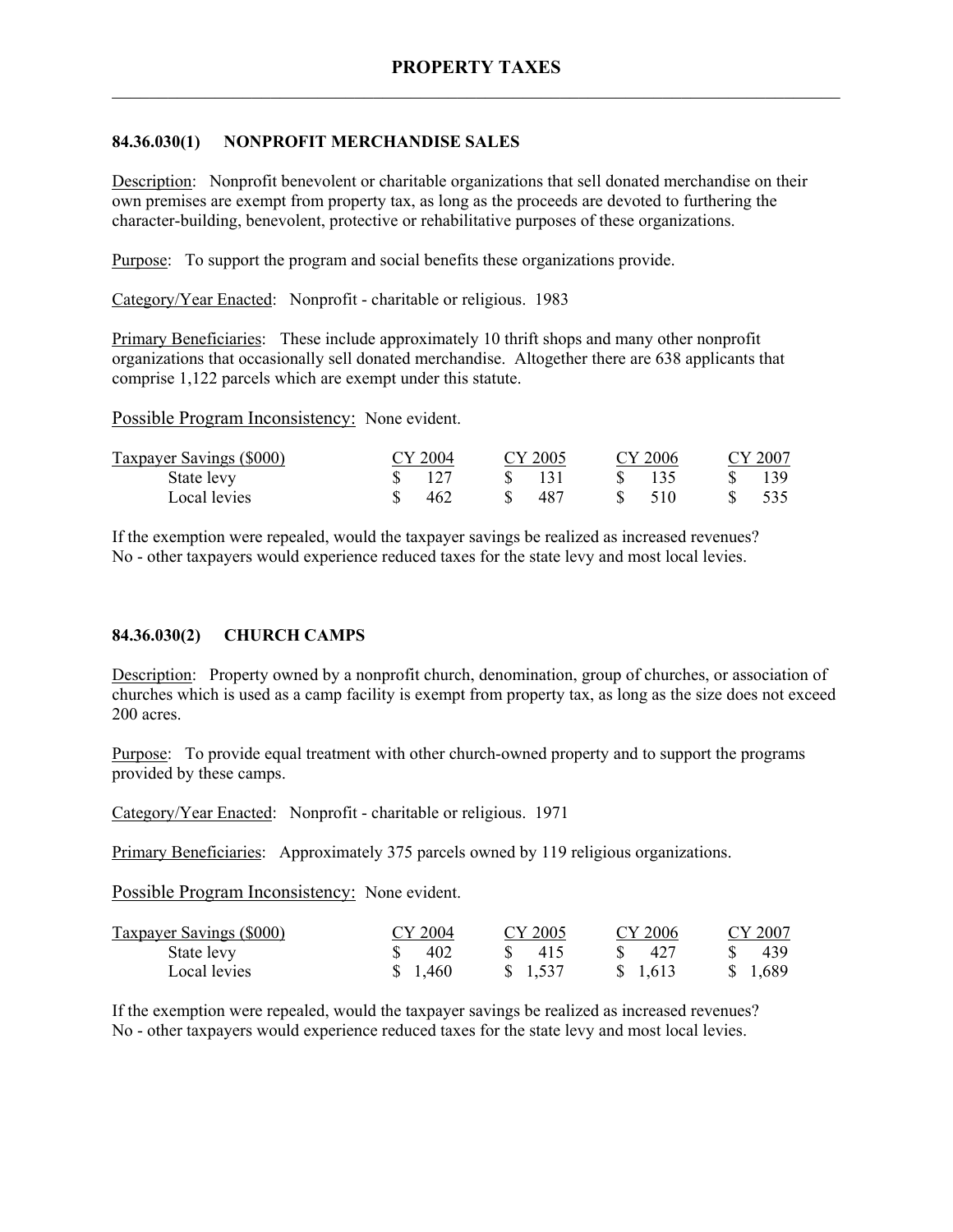### **84.36.030(3) YOUTH ORGANIZATIONS**

Description: Property owned by nonprofit, character-building organizations serving boys and girls under eighteen years of age is exempt from property taxation. If an existing charter specifies that the organization serve youth up to the age of twenty-one, then the property of the organization is also exempt.

Purpose: To support the social benefits that accrue from these organizations.

Category/Year Enacted: Nonprofit - charitable or religious. 1933

Primary Beneficiaries: Approximately 205 parcels owned by 97 youth organizations.

Possible Program Inconsistency: None evident.

| Taxpayer Savings (\$000) | CY 2004  | CY 2005    | CY 2006    | CY 2007  |
|--------------------------|----------|------------|------------|----------|
| State levy               | \$ 280   | -289<br>S. | -298       | 306      |
| Local levies             | \$ 1,018 | \$ 1.072   | \$ 1 1 2 4 | \$ 1,178 |

If the exemption were repealed, would the taxpayer savings be realized as increased revenues? No - other taxpayers would experience reduced taxes for the state levy and most local levies.

#### **84.36.030(5) RED CROSS**

Description: Property owned by corporations, incorporated under any Congressional act, that provide volunteer aid to the armed forces and carry on a program of national and international relief is exempt from property taxation.

Purpose: To support the social benefits provided by the American Red Cross and to recognize that the Red Cross is considered to be a nontaxable federal instrumentality under constitutional caselaw.

Category/Year Enacted: Nonprofit - health or social welfare. 1945

Primary Beneficiaries: The Red Cross and its 19 chapters in Washington.

Possible Program Inconsistency: None evident.

| <b>Taxpayer Savings (\$000)</b> | CY 2004 | CY 2005 | CY 2006 | CY 2007 |
|---------------------------------|---------|---------|---------|---------|
| State levy                      |         |         |         |         |
| Local levies                    | 104     | 109     | 116.    |         |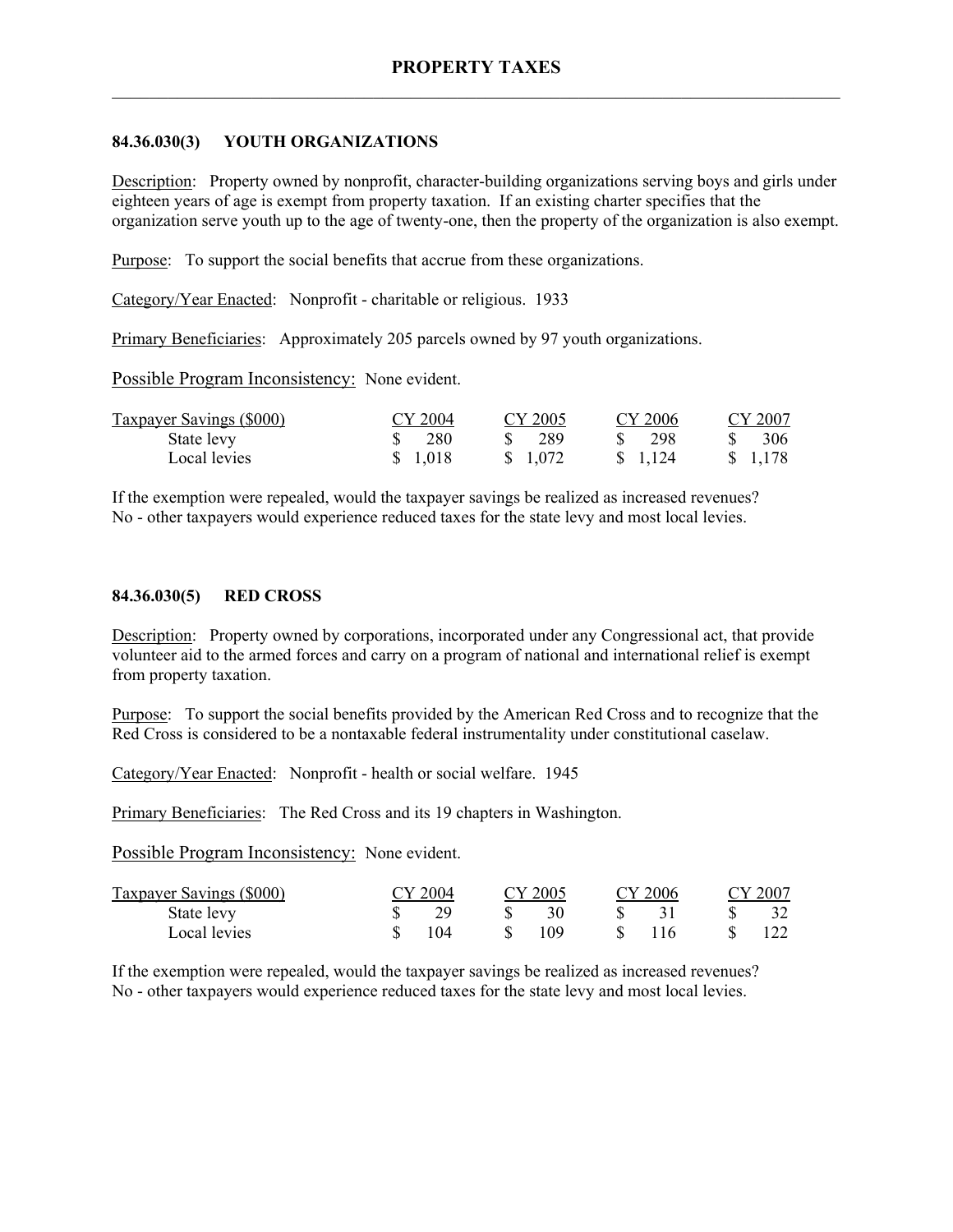## **84.36.030(6) STUDENT LOAN ORGANIZATIONS**

Description: Property owned by nonprofit organizations that are exempt from federal income tax and are guarantee agencies under the federal guaranteed student loan program or that issue debt to provide or acquire student loans is exempt from property tax.

Purpose: To support the programs and benefits that these organization provide to college students.

Category/Year Enacted: Nonprofit - other. 1987

Primary Beneficiaries: The personal property of two organizations is exempt (no real property is owned).

Possible Program Inconsistency: None evident.

| Taxpayer Savings (\$000) | $\gamma$ 2004 |  | CY 2005 |  | CY 2006 |  | CY 2007 |  |
|--------------------------|---------------|--|---------|--|---------|--|---------|--|
| State levy               |               |  |         |  |         |  |         |  |
| Local levies             |               |  |         |  |         |  |         |  |

If the exemption were repealed, would the taxpayer savings be realized as increased revenues? No - other taxpayers would experience reduced taxes for the state levy and most local levies.

# **84.36.032 CHURCH ADMINISTRATIVE OFFICES**

Description: Real and personal property to the extent it is used for administrative offices of recognized nonprofit religious organizations is exempt from property tax.

Purpose: To provide equal treatment with the exemption of church property and grounds, because some religious organizations conduct their administrative functions from the church itself while others have separate offices at a different location.

Category/Year Enacted: Nonprofit - charitable or religious. 1975

Primary Beneficiaries: Approximately 36 religious organizations, representing 51 parcels.

Possible Program Inconsistency: None evident.

| Taxpayer Savings (\$000) | CY 2004 | CY 2005 | CY 2006 | CY 2007 |
|--------------------------|---------|---------|---------|---------|
| State levy               | 162     | 167     |         |         |
| Local levies             | 587     | -618    | -648    | 679     |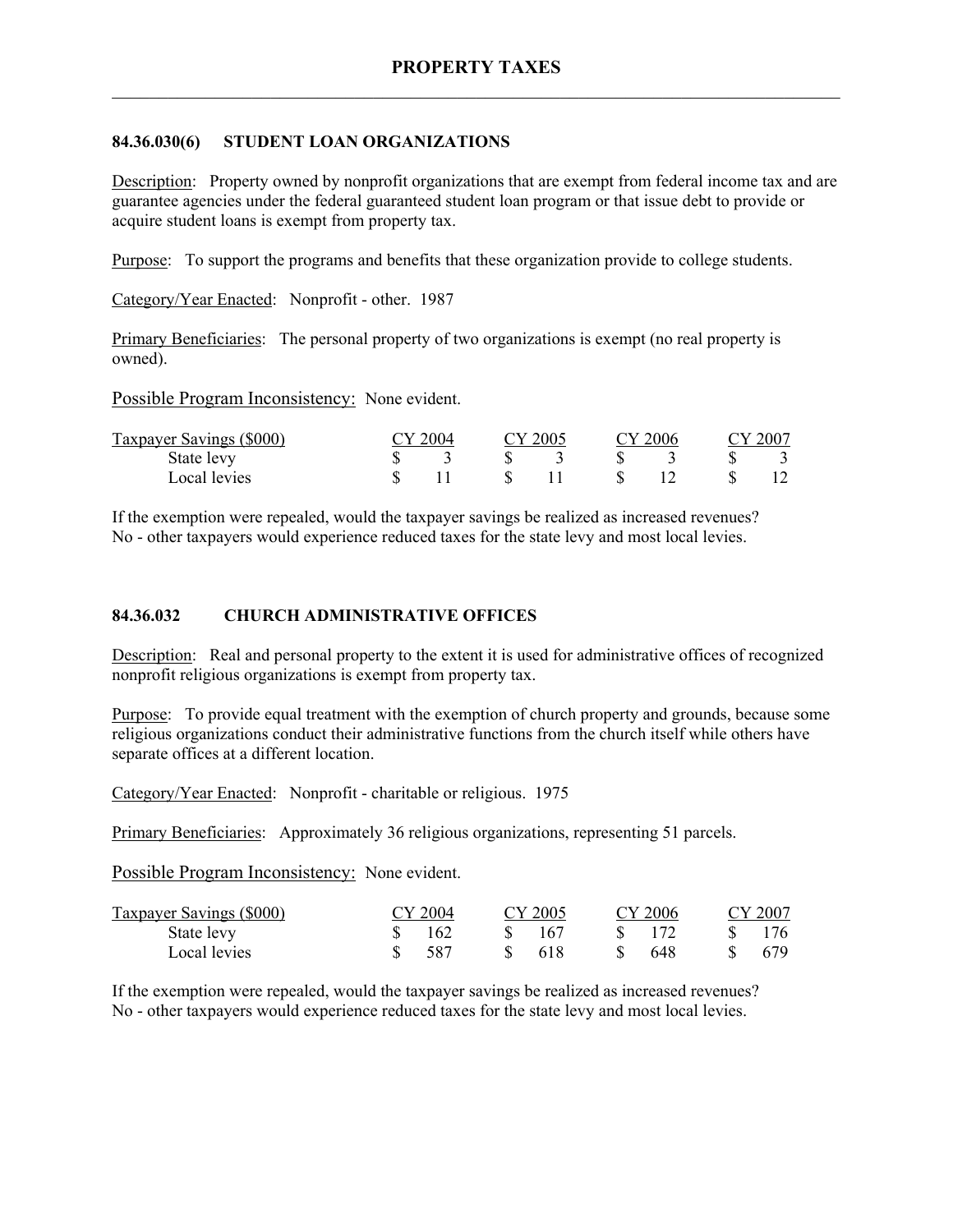#### **84.36.035 BLOOD, BONE AND TISSUE BANKS**

Description: Real and personal property owned or leased by nonprofit blood banks, bone banks and tissue banks is exempt from property tax.

Purpose: To support the social benefits that accrue from the work of these organizations.

Category/Year Enacted: Nonprofit - health or social welfare. 1971; extended to leased property and to bone and tissue banks in 1995.

Primary Beneficiaries: Approximately 14 applicants covering 25 parcels.

Possible Program Inconsistency: None evident.

| <b>Taxpayer Savings (\$000)</b> | CY 2004 | CY 2005 | CY 2006 | CY 2007 |
|---------------------------------|---------|---------|---------|---------|
| State levy                      |         | -120    | 124     | 127     |
| Local levies                    | 423     | 445     | 468     | 490.    |

If the exemption were repealed, would the taxpayer savings be realized as increased revenues? No - other taxpayers would experience reduced taxes for the state levy and most local levies.

## **84.36.037 PUBLIC ASSEMBLY HALLS AND MEETING PLACES**

Description: Public assembly halls and meeting places which are owned by a nonprofit entity and made available to all organizations are exempt from property tax. The property must be used exclusively for public gatherings. For improved facilities the exempt area is limited to one acre, but for unimproved property that has been used for annual community celebration events for at least ten years as much as 29 acres may be exempt.

Purpose: To support the social benefits these meeting places provide.

Category/Year Enacted: Nonprofit - other. 1981; in 1997 use of the property for commercial purposes for up to seven days was allowed.

Primary Beneficiaries: Approximately 264 public assembly halls/meeting places, comprising 317 parcels.

Possible Program Inconsistency: None evident.

| <b>Taxpayer Savings (\$000)</b> | CY 2004 | CY 2005 | CY 2006 | CY 2007 |
|---------------------------------|---------|---------|---------|---------|
| State levy                      | 186     | 192     | 197     | 202     |
| Local levies                    | 674     | 710     | 745     | 780-    |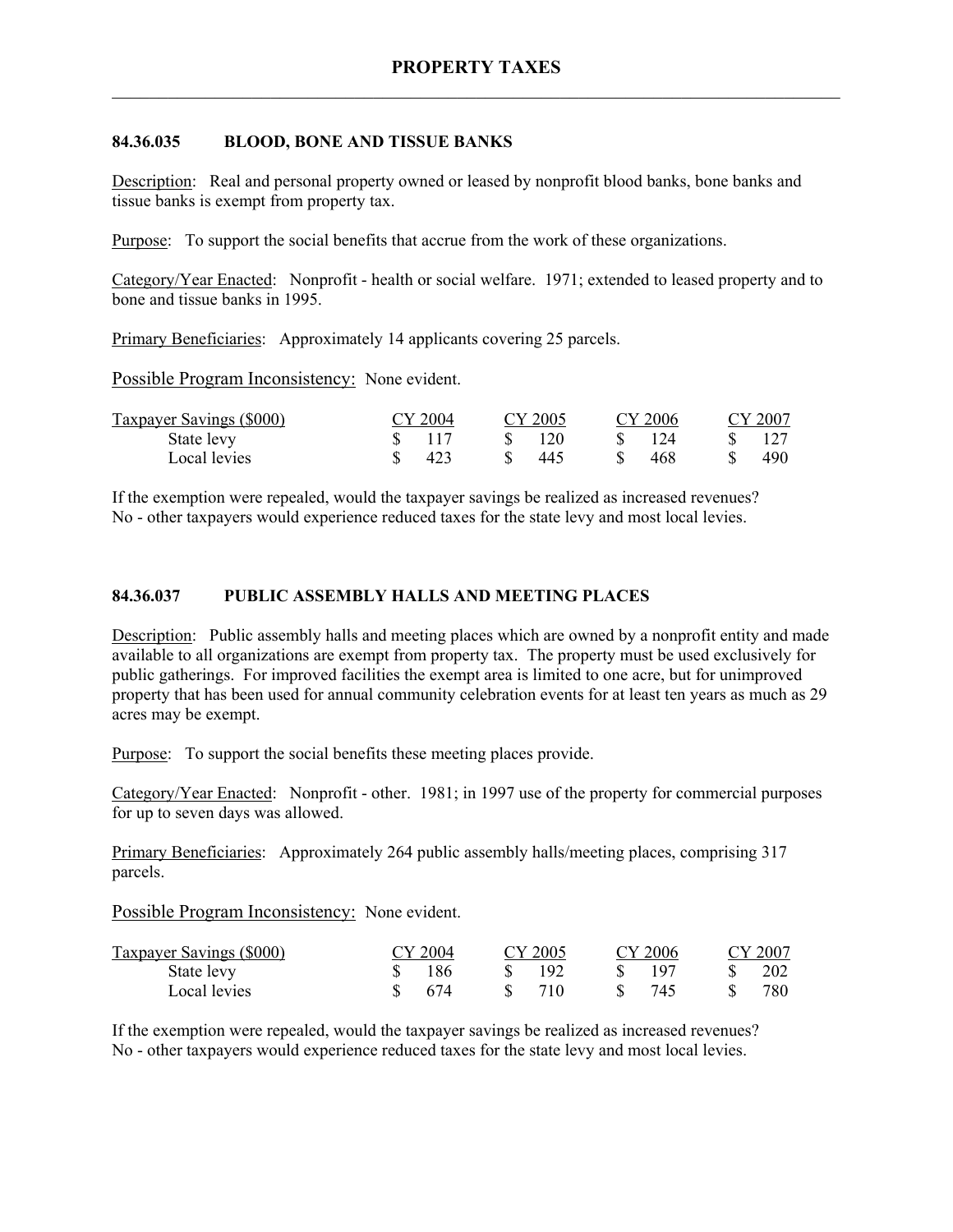### **84.36.040(1a) DAY CARE CENTERS**

Description: Real and personal property used by nonprofit day care centers as defined in RCW 74.15.020 is exempt from property tax.

Purpose: To support the social benefits these organizations provide.

Category/Year Enacted: Nonprofit - health or social welfare. 1973

Primary Beneficiaries: Approximately 98 organizations, operating some 141 day care centers.

Possible Program Inconsistency: None evident.

| Taxpayer Savings (\$000) | CY 2004 | CY 2005 | CY 2006               | CY 2007  |
|--------------------------|---------|---------|-----------------------|----------|
| State levy               | 260     | - 269   | - 276<br>$\mathbf{x}$ | 284      |
| Local levies             | 946     | -995    | \$ 1.044              | \$ 1,094 |

If the exemption were repealed, would the taxpayer savings be realized as increased revenues? No - other taxpayers would experience reduced taxes for the state levy and most local levies.

## **84.36.040(1b) FREE PUBLIC LIBRARIES**

Description: Real and personal property used by nonprofit organizations that operate libraries that are open to the public without charge are exempt from property tax.

Purpose: To provide equal treatment with publicly owned libraries and to support the social benefit that private nonprofit libraries provide.

Category/Year Enacted: Nonprofit - arts or cultural. 1854

Primary Beneficiaries: Approximately 11 nonprofit organizations that operate libraries.

Possible Program Inconsistency: None evident.

| Taxpayer Savings (\$000) | CY 2004 |  | CY 2005 |   | CY 2006 |  | CY 2007 |
|--------------------------|---------|--|---------|---|---------|--|---------|
| State levy               |         |  |         |   |         |  |         |
| Local levies             |         |  |         | S | 36      |  | 38.     |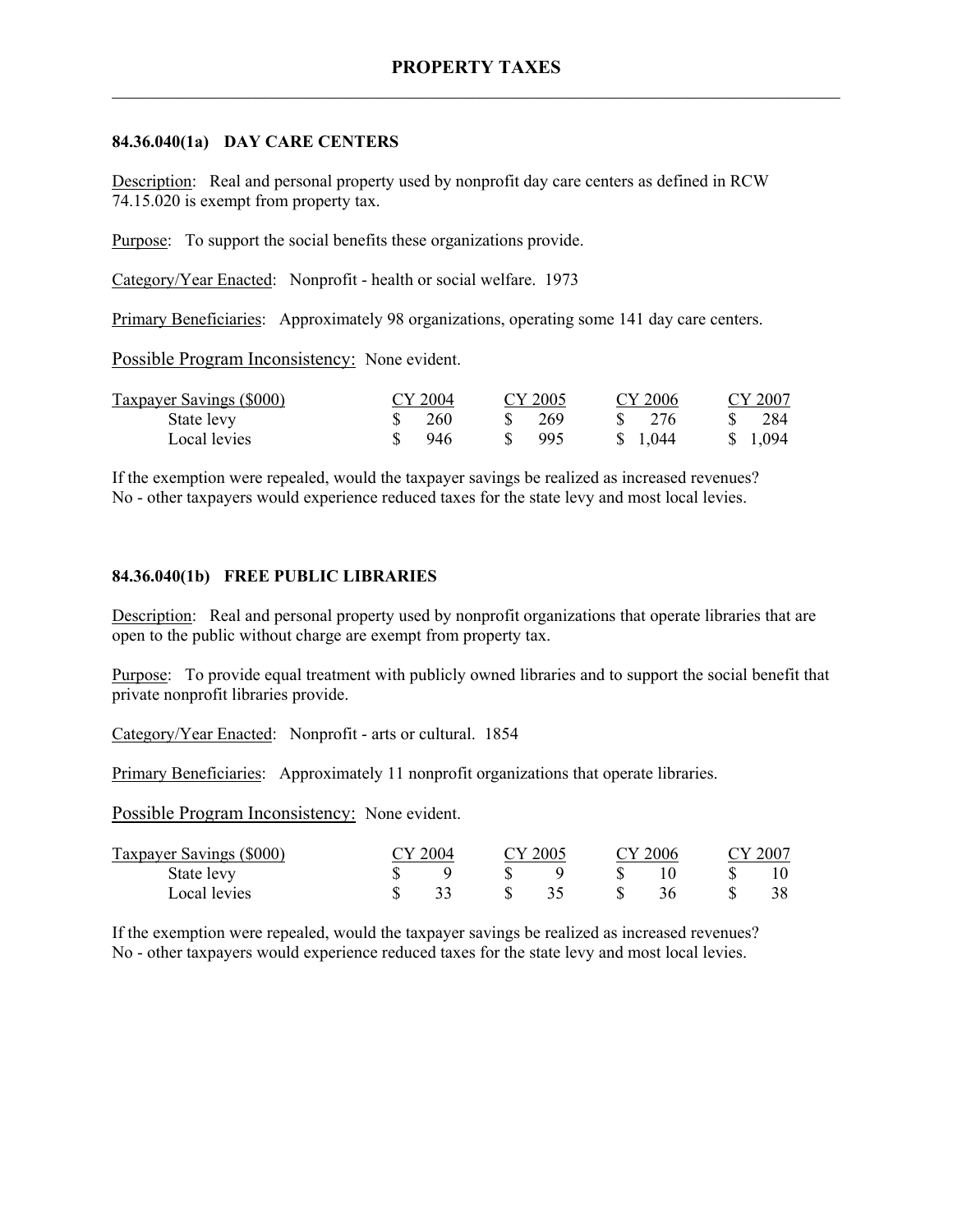#### **84.36.040(1c) ORPHANAGES**

Description: Real and personal property used by nonprofit orphanages is exempt from property tax.

Purpose: To support the social benefits these organizations provide.

Category/Year Enacted: Nonprofit - health or social welfare. 1891

Primary Beneficiaries: It is believed that only one organization currently operates an orphanage in Washington.

Possible Program Inconsistency: None evident.

| Taxpayer Savings (\$000) | CY 2004 |               | CY 2005 |    | CY 2006 | CY 2007 |
|--------------------------|---------|---------------|---------|----|---------|---------|
| State levy               |         |               |         |    |         |         |
| Local levies             |         | $\mathcal{S}$ | 64      | -8 |         |         |

If the exemption were repealed, would the taxpayer savings be realized as increased revenues? No - other taxpayers would experience reduced taxes for the state levy and most local levies.

#### **84.36.040(1d) NURSING HOMES**

Description: Real and personal property used by nursing homes that are operated by nonprofit organizations is exempt from property tax.

Purpose: To support the social benefits provided by these facilities.

Category/Year Enacted: Nonprofit - health or social welfare. 1891

Primary Beneficiaries: Approximately 41 nonprofit nursing homes, comprising 71 parcels.

Possible Program Inconsistency: None evident.

| <b>Taxpayer Savings (\$000)</b> | CY 2004  | CY 2005 | CY 2006               | CY 2007  |
|---------------------------------|----------|---------|-----------------------|----------|
| State levy                      | S 716    | -810    | $\frac{1}{2}$ 912     | \$ 1,026 |
| Local levies                    | \$ 2,601 | \$3,000 | $\frac{1}{2}$ , 3,446 | \$ 3,954 |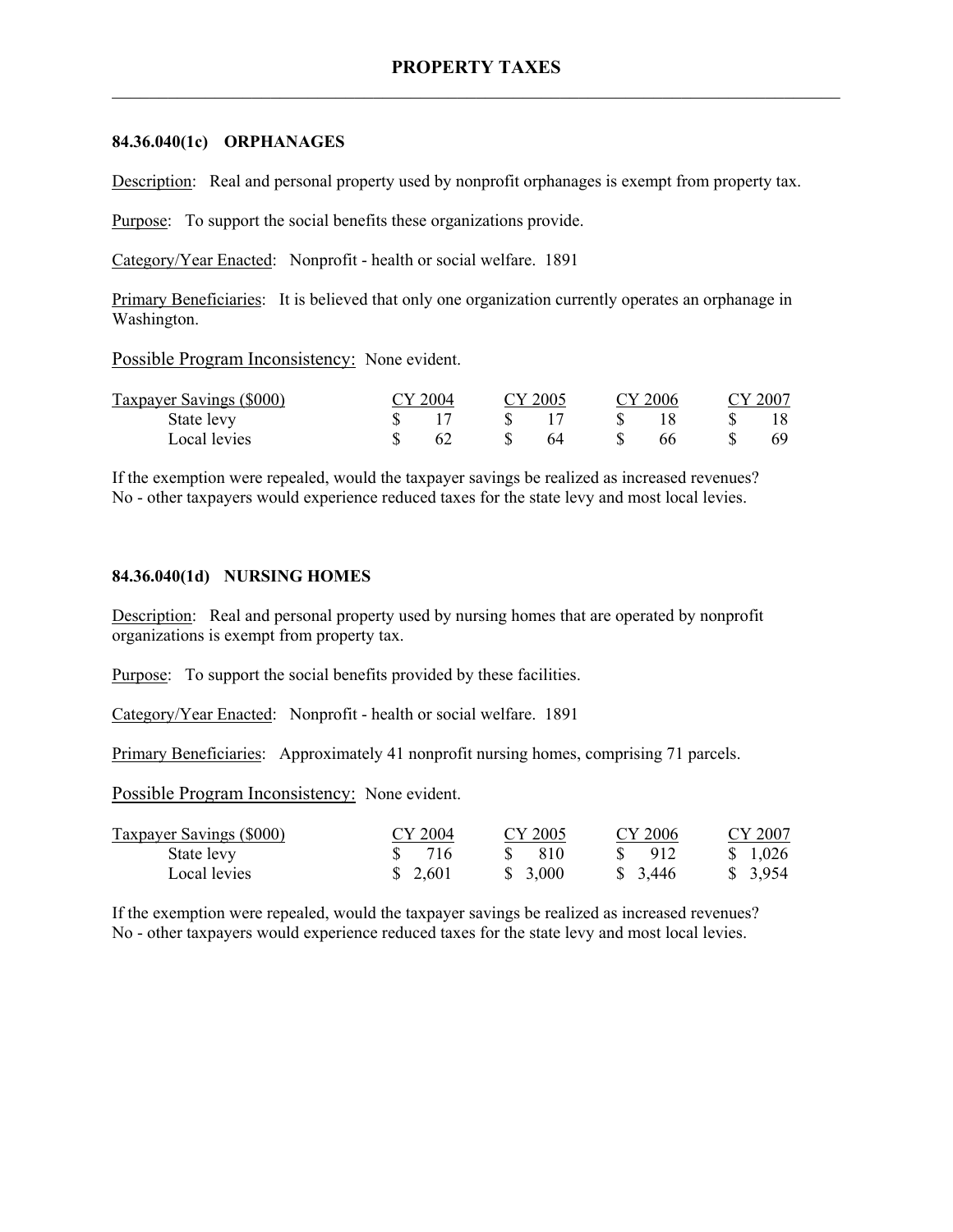## **84.36.040(1e) NONPROFIT HOSPITALS**

Description: Real and personal property used by privately owned nonprofit hospitals is exempt from property tax.

Purpose: To support the social benefits provided by these institutions and to create equal treatment with public hospitals.

Category/Year Enacted: Nonprofit - health or social welfare. 1886

Primary Beneficiaries: Approximately 63 private, nonprofit hospitals comprising 505 parcels.

Possible Program Inconsistency: None evident.

| <b>Taxpayer Savings (\$000)</b> | CY 2004  | CY 2005  | CY 2006  | CY 2007  |
|---------------------------------|----------|----------|----------|----------|
| State levy                      | \$ 6,813 | \$ 7.033 | \$ 7.234 | \$ 7,430 |
| Local levies                    | \$24,740 | \$26,044 | \$27,321 | \$28,623 |

If the exemption were repealed, would the taxpayer savings be realized as increased revenues? No - other taxpayers would experience reduced taxes for the state levy and most local levies.

#### **84.36.040(1f) OUTPATIENT DIALYSIS FACILITIES**

Description: Real and personal property used by nonprofit organizations as outpatient dialysis treatment facilities is exempt from property tax.

Purpose: In the past, organizations that performed dialysis treatment at facilities they owned were exempt as hospitals. However, the delivery of dialysis treatment has changed and such services may now be provided at leased outpatient facilities that are separate from a hospital. This exemption assures that all property and equipment used for dialysis treatment is exempt.

Category/Year Enacted: Nonprofit - health or social welfare. 1987

Primary Beneficiaries: Approximately 13 outpatient dialysis facilities comprising 15 parcels.

Possible Program Inconsistency: None evident.

| <b>Taxpayer Savings (\$000)</b> | CY 2004  | CY 2005 | CY 2006  | CY 2007  |
|---------------------------------|----------|---------|----------|----------|
| State levy                      | 444      | 459     | -472     | 485      |
| Local levies                    | \$ 1.614 | \$1,699 | \$ 1,782 | \$ 1.867 |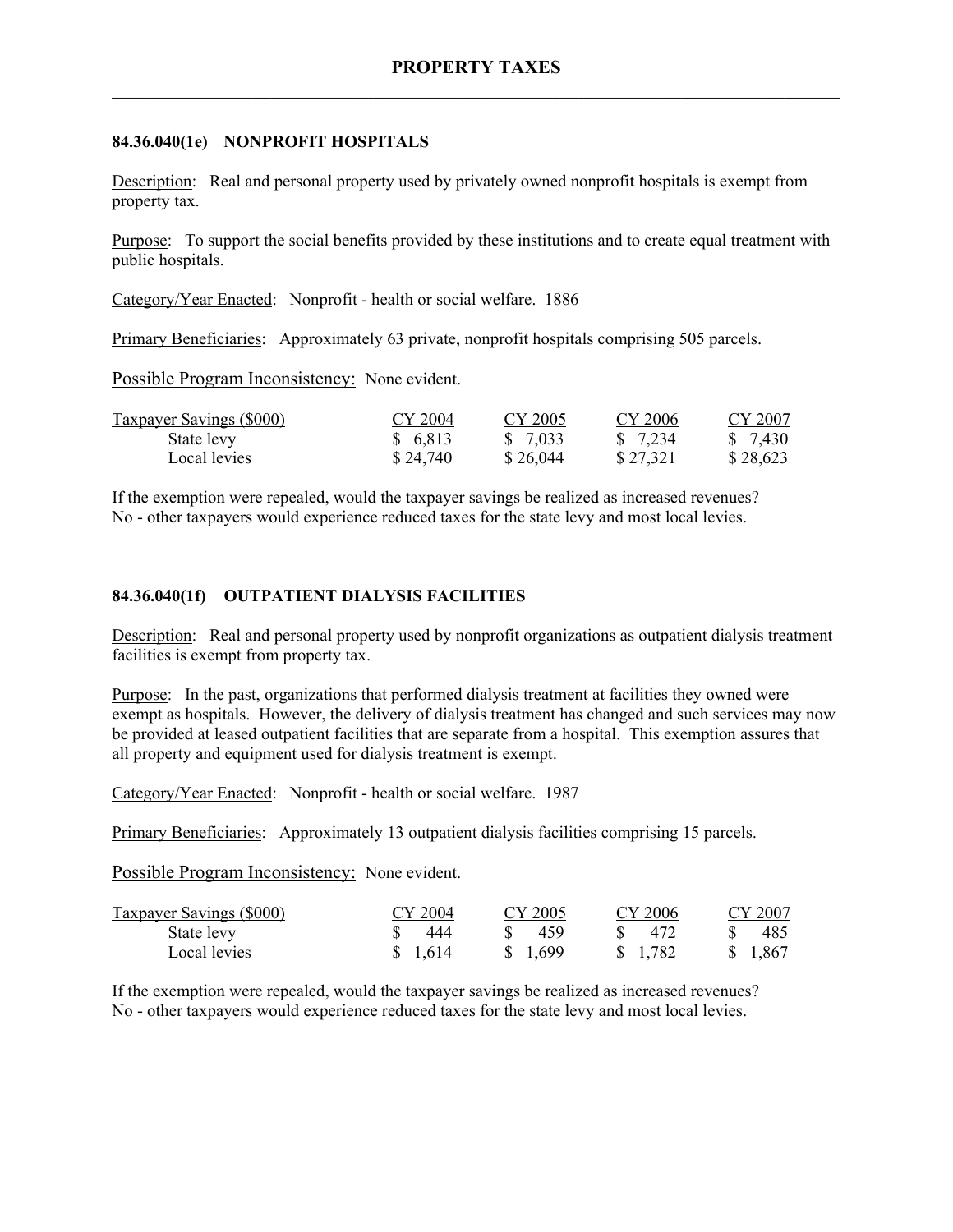## **84.36.041 HOMES FOR THE AGING**

Description: Real and personal property used by a nonprofit home for the aging is exempt from property tax if: (a) at least 50% of the dwelling units are occupied by eligible residents (age 61 or older with annual household income not greater than \$22,000 or 80% of the county median income); (b) the home is subsidized under a federal HUD program; or (c) the home is financed using bonds that are exempt from federal income tax and a percentage of the units are required to be set aside for low income residents. If the entire home fails to qualify, the exemption for the real property is prorated based on the number of eligible residents or those requiring assistance with daily activities.

Purpose: To provide equity between the senior citizens who own their own homes and qualify for the senior citizens property tax exemption and those who reside in homes for the aging.

Category/Year Enacted: Nonprofit - health or social welfare. Established as a separate statute in 1989.

Primary Beneficiaries: Approximately 94 applicants that operate retirement homes comprising 290 parcels.

Possible Program Inconsistency: None evident.

| <b>Taxpayer Savings (\$000)</b> | CY 2004  | CY 2005  | CY 2006  | CY 2007 |
|---------------------------------|----------|----------|----------|---------|
| State levy                      | \$ 1.485 | \$1,679  | \$ 1,891 | \$2,128 |
| Local levies                    | \$5,392  | \$ 6,218 | \$ 7.144 | \$8,196 |

If the exemption were repealed, would the taxpayer savings be realized as increased revenues? No - other taxpayers would experience reduced taxes for the state levy and most local levies.

#### **84.36.042 HOUSING FOR THE DEVELOPMENTALLY DISABLED**

Description: Real and personal property used by nonprofit organizations to provide housing for eligible persons with developmental disabilities is exempt from property tax.

Purpose: To support the social benefits provided by these organizations.

Category/Year Enacted: Nonprofit - health or social welfare. 1998

Primary Beneficiaries: Approximately 200 homes.

Possible Program Inconsistency: None evident.

| <b>Taxpayer Savings (\$000)</b> | CY 2004 |       | CY 2005 |     | CY 2006 | CY 2007 |
|---------------------------------|---------|-------|---------|-----|---------|---------|
| State levy                      |         |       | 90      |     | 90      |         |
| Local levies                    | 323     | $S^-$ | - 332   | SS. | 340     |         |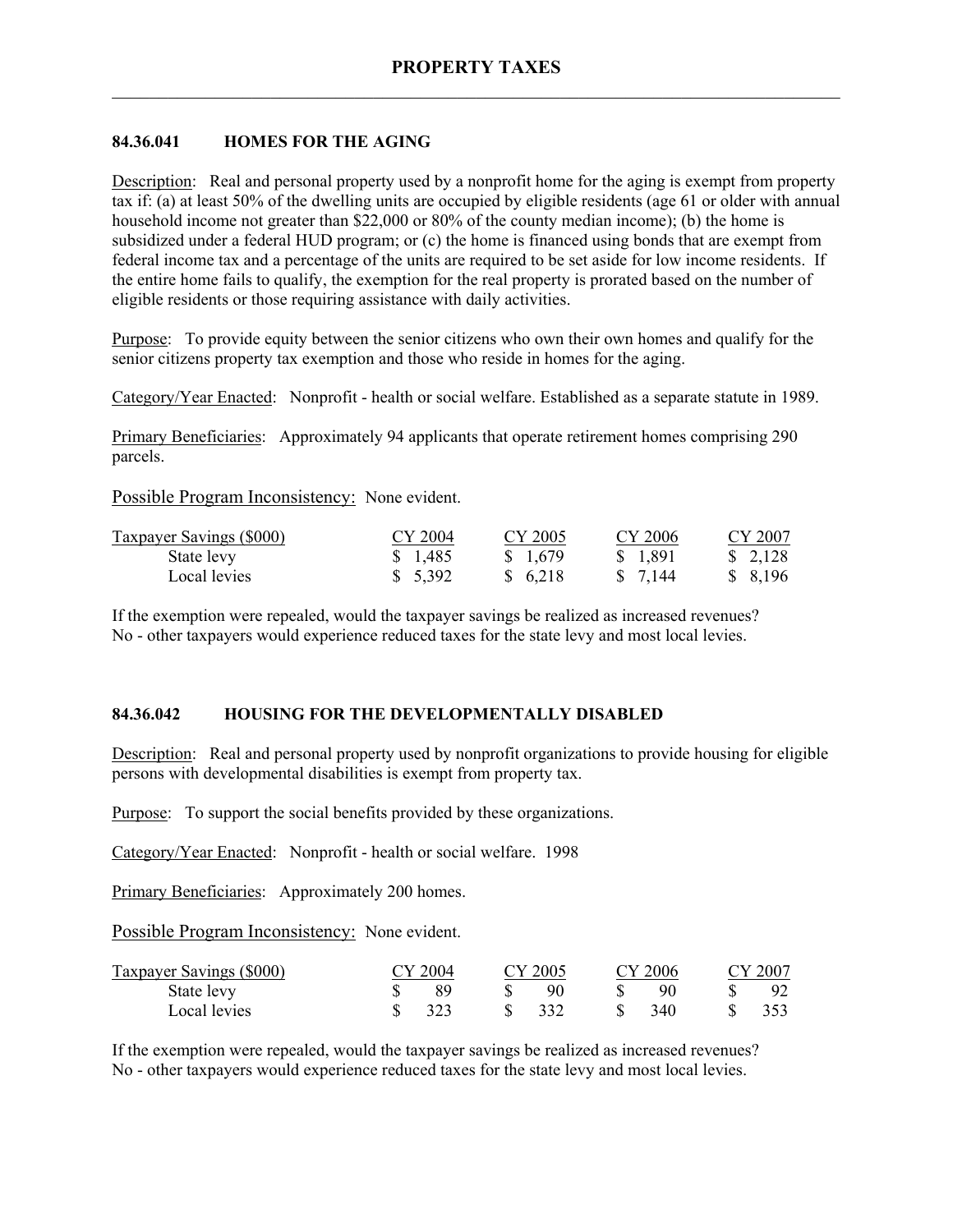# **84.36.043 EMERGENCY OR TRANSITIONAL HOUSING**

Description: Property tax exemption is allowed for property used by a nonprofit organization to provide emergency or transitional housing for low-income, homeless persons or for victims of domestic violence who are homeless for personal safety reasons. To be exempt, the charge, if any, for the housing cannot exceed the actual cost to operate and maintain the facility. (NOTE: RCW 84.36.030(1) also provides exemption for nonprofit organizations that provide "protective" services.)

Purpose: To support the services provided by such organizations.

Category/Year Enacted: Nonprofit - health or social welfare. 1983

Primary Beneficiaries: Approximately 206 organizations comprising 390 parcels.

Possible Program Inconsistency: None evident.

| <b>Taxpayer Savings (\$000)</b> | CY 2004           | CY 2005            | CY 2006           | CY 2007          |
|---------------------------------|-------------------|--------------------|-------------------|------------------|
| State levy                      | $\frac{1}{2}$ 341 | $\frac{1}{2}$ 3.52 | $\frac{1}{2}$ 362 | \$ 372           |
| Local levies                    | \$1,239           | \$ 1.304           | \$ 1.368          | $\frac{1433}{ }$ |

If the exemption were repealed, would the taxpayer savings be realized as increased revenues? No - other taxpayers would experience reduced taxes for the state levy and most local levies.

#### **84.36.045 MEDICAL RESEARCH & TRAINING FACILITIES**

Description: Property tax exemption is provided for real and personal property that is owned or used by nonprofit corporations or associations which is available without charge for research by, or for the training of, doctors, nurses, laboratory technicians, and hospital personnel.

Purpose: To support nonprofit medical research and training facilities.

Category/Year Enacted: Nonprofit - health or social welfare. 1975; extended in 1998 to leased facilities.

Primary Beneficiaries: Approximately 9 medical research centers comprising 18 parcels.

Possible Program Inconsistency: None evident.

| <b>Taxpayer Savings (\$000)</b> | CY 2004           | CY 2005  | CY 2006                | CY 2007                |
|---------------------------------|-------------------|----------|------------------------|------------------------|
| State levy                      | $\frac{1}{2}$ 610 | -630     | -648                   | 665                    |
| Local levies                    | \$2,214           | \$ 2,331 | $\frac{1}{2}$ , 2, 445 | $\frac{1}{2}$ , 2, 563 |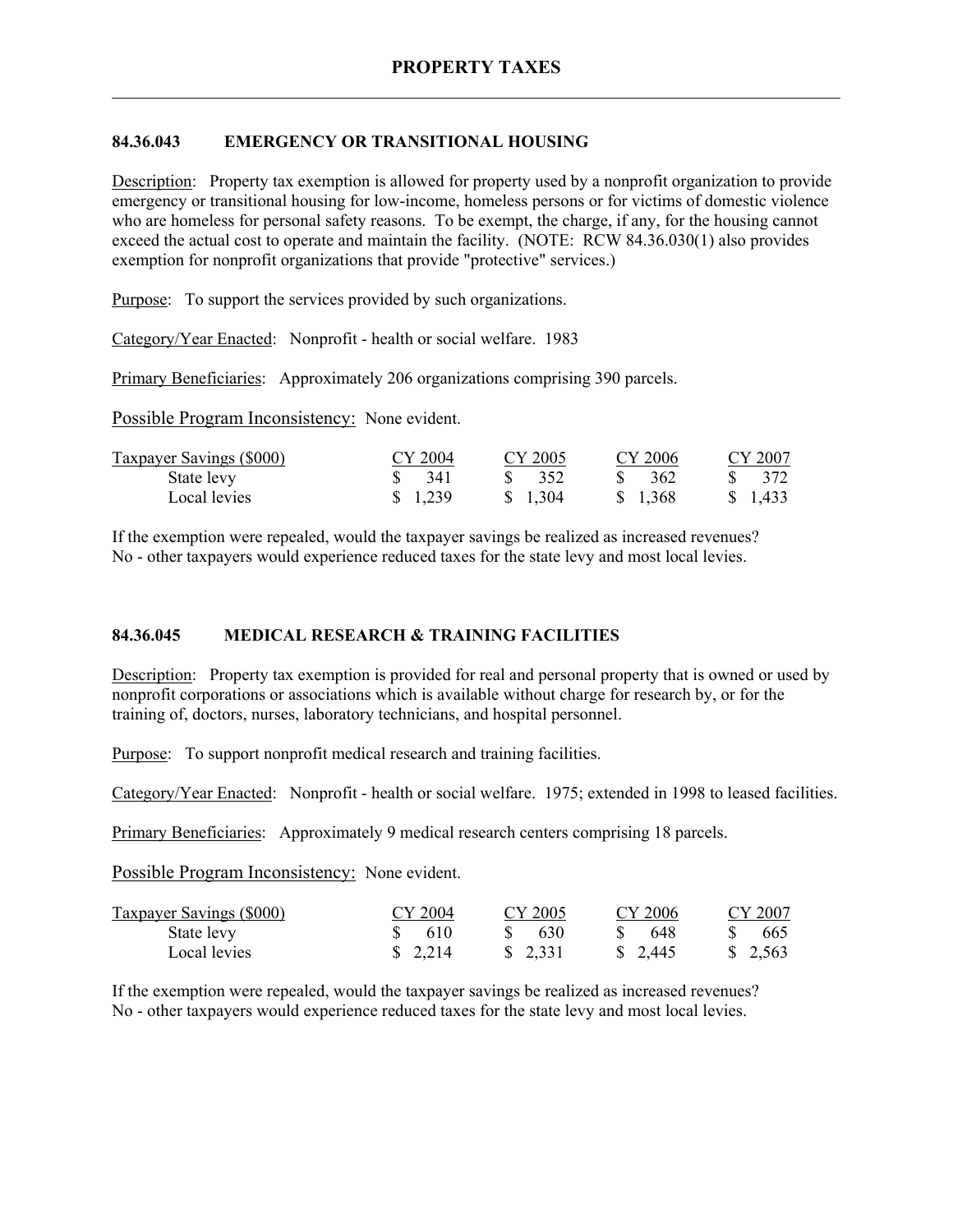## **84.36.046 CANCER TREATMENT CLINICS**

Description: Real and personal property of clinics that are primarily used in the prevention, detection and treatment of cancer is exempt from property tax, if the clinic is comprised of or formed by a nonprofit organization or municipal hospital corporation.

Purpose: To provide an exemption for outpatient nonprofit cancer clinics and centers. Nonprofit hospitals are exempt under RCW 84.36.040 but that statute does not cover outpatient clinics.

Category/Year Enacted: Nonprofit - health or social welfare. 1997

Primary Beneficiaries: Three applicants comprising seven parcels.

Possible Program Inconsistency: None evident.

| <b>Taxpayer Savings (\$000)</b> | CY 2004 | CY 2005        |       | CY 2006 | CY 2007 |
|---------------------------------|---------|----------------|-------|---------|---------|
| State levy                      | 167     | $\sqrt{8}$ 172 | $S^+$ |         | - 182   |
| Local levies                    | 605     | -637           | S.    | - 667   | 700     |

If the exemption were repealed, would the taxpayer savings be realized as increased revenues? No - other taxpayers would experience reduced taxes for the state levy and most local levies.

#### **84.36.047 RADIO & TV TRANSMISSION STATIONS**

Description: Property tax exemption is provided for the real and personal property of nonprofit organizations used exclusively to rebroadcast, amplify or otherwise facilitate the transmission or reception of radio or television signals originally broadcast by foreign or domestic government agencies for reception by the general public.

Purpose: To support the activities of nonprofit broadcasters and the transmission of their programs.

Category/Year Enacted: Nonprofit - other. 1977

Primary Beneficiaries: Previously, there was one transmission facility which utilized this exemption; however, this facility no longer exists. Thus, there are no current beneficiaries.

Possible Program Inconsistency: None evident.

Taxpayer Savings (\$000) None.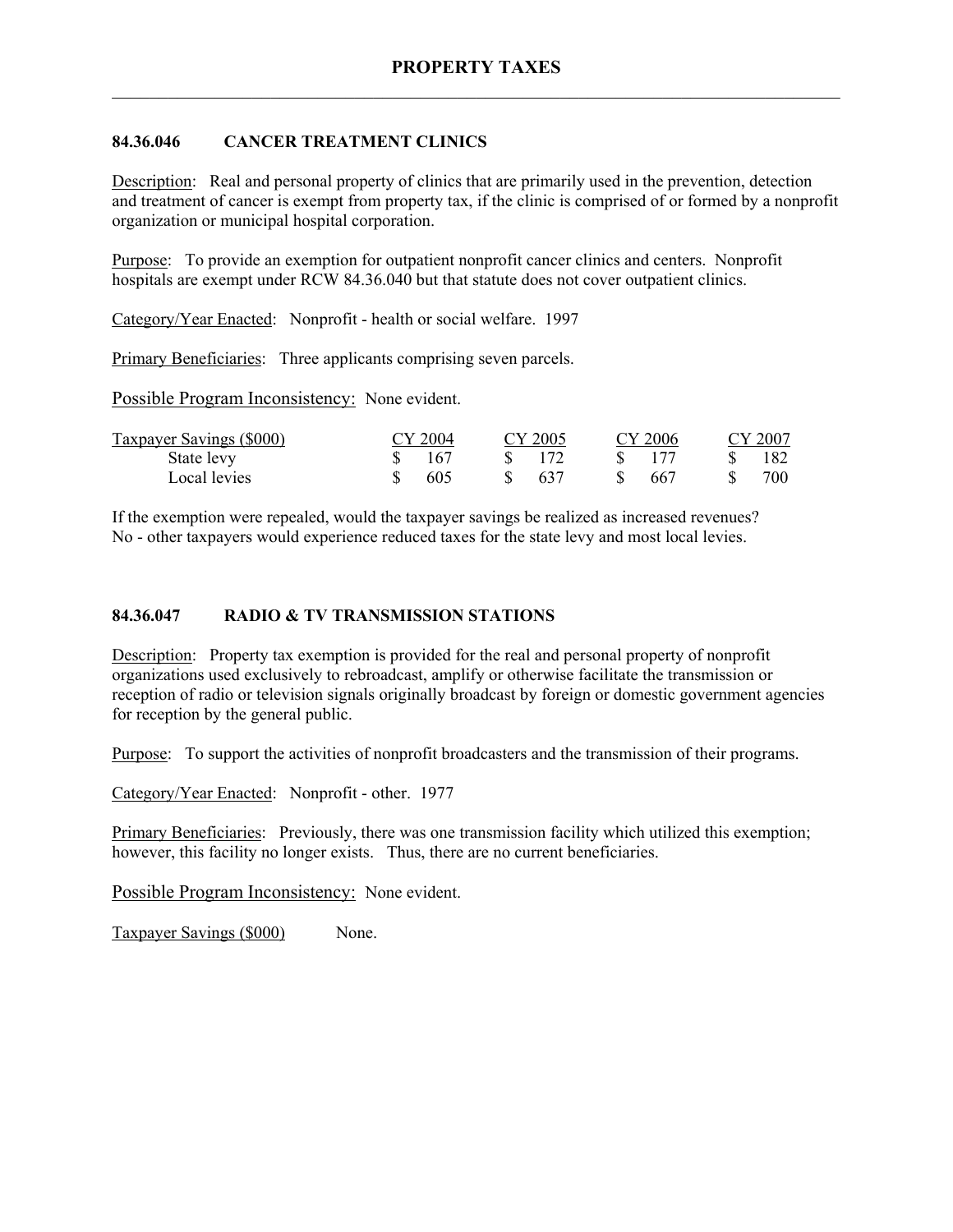## **84.36.050(1) PRIVATE SCHOOLS: COLLEGES**

Description: Property owned or used by private, nonprofit colleges and universities that is used exclusively for educational purposes or cultural or art education programs is exempt from property tax. The exemption covers dormitories and other student housing, athletic facilities, faculty housing and all other structures and facilities which are used for education purposes. The maximum amount of real property which may be exempt is 400 acres.

Purpose: To support education provided by nonprofit organizations.

Category/Year Enacted: Nonprofit - other. 1925

Primary Beneficiaries: Approximately 18 privately-owned colleges and universities.

Possible Program Inconsistency: None evident.

| <b>Taxpayer Savings (\$000)</b> | CY 2004  | CY 2005  | CY 2006  | CY 2007  |
|---------------------------------|----------|----------|----------|----------|
| State levy                      | \$4,249  | \$ 4.415 | \$ 4,577 | \$ 4,742 |
| Local levies                    | \$15,428 | \$16,351 | \$17,285 | \$18,269 |

If the exemption were repealed, would the taxpayer savings be realized as increased revenues? No - other taxpayers would experience reduced taxes for the state levy and most local levies.

#### **84.36.050(1) PRIVATE SCHOOLS: K - 12**

Description: Property owned or used by private, nonprofit schools offering education from kindergarten through high school that is used exclusively for educational purposes or cultural or art education programs is exempt from property tax. The exemption covers dormitories and other student housing, athletic facilities, faculty housing and all other structures and facilities which are used for education purposes. The maximum amount of real property which may be exempt is 400 acres.

Purpose: To support education provided by nonprofit organizations.

Category/Year Enacted: Nonprofit - other. 1925

Primary Beneficiaries: Approximately 506 private schools.

Possible Program Inconsistency: None evident.

| <b>Taxpayer Savings (\$000)</b> | CY 2004  | CY 2005  | CY 2006  | CY 2007  |
|---------------------------------|----------|----------|----------|----------|
| State levy                      | \$ 4.479 | \$4,795  | \$5,115  | \$ 5.449 |
| Local levies                    | \$16,264 | \$17,758 | \$19,319 | \$20,992 |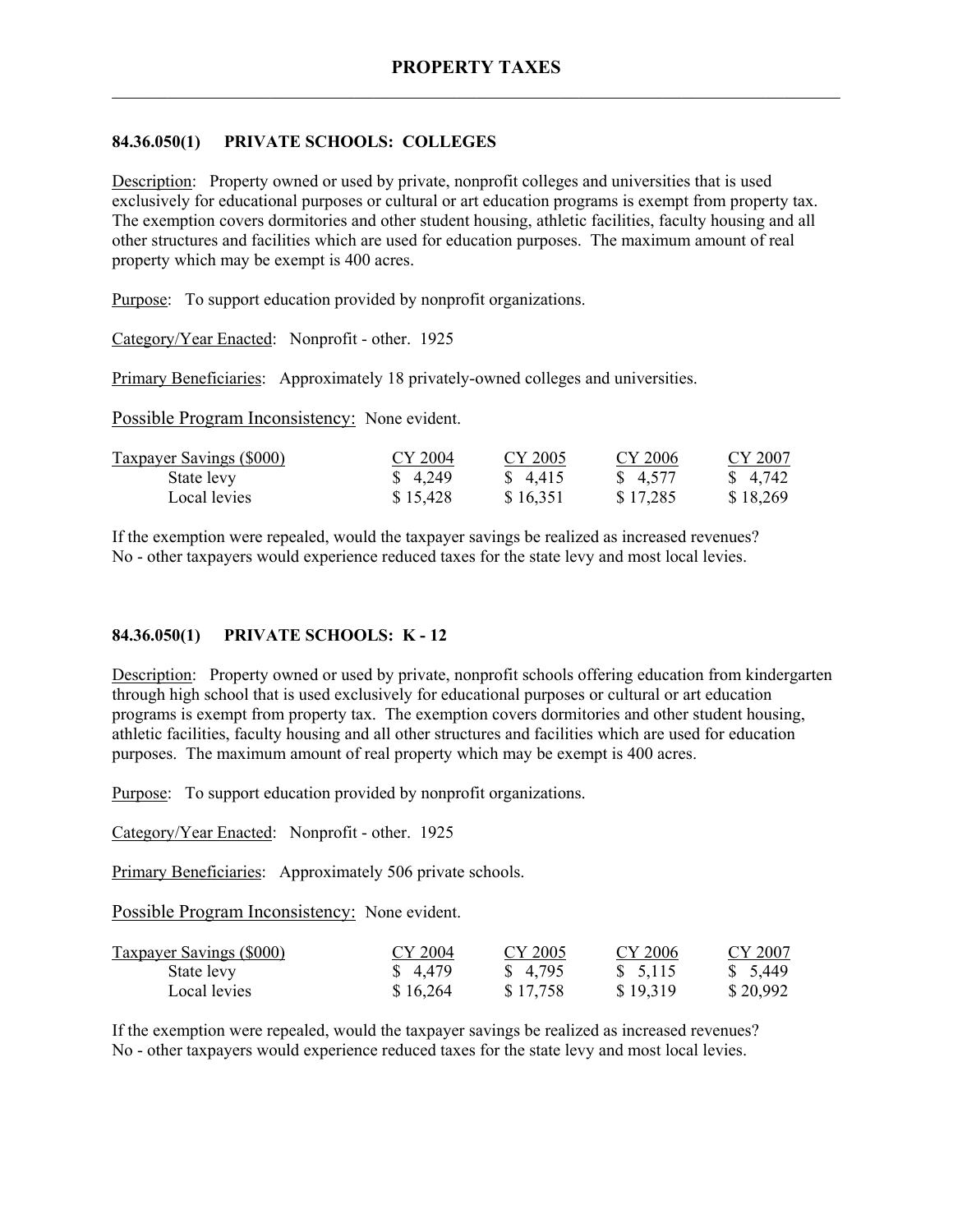### **84.36.050(2) EDUCATIONAL FOUNDATIONS**

Description: Real or personal property owned by a nonprofit foundation that is established for the exclusive support of an institution of higher education (either public or private) is exempt from property tax, if the property is leased to and used by the institution solely for programs for currently enrolled students which support the educational functions of the institution.

Purpose: To support the educational programs of public and private institutions of higher education which are conducted by educational foundations.

Category/Year Enacted: Nonprofit - other. 2001

Primary Beneficiaries: Approximately 10 institutions of higher learning with such foundations.

Possible Program Inconsistency: None evident.

| Taxpayer Savings (\$000) | CY 2004 | CY 2005 | CY 2006 | CY 2007 |
|--------------------------|---------|---------|---------|---------|
| State levy               |         |         |         | 20      |
| Local levies             |         | 70      |         |         |

If the exemption were repealed, would the taxpayer savings be realized as increased revenues? No - other taxpayers would experience reduced taxes for the state levy and most local levies.

# **84.36.060(1a) ART, SCIENTIFIC AND HISTORICAL COLLECTIONS**

Description: Real and personal property of art, scientific and historical collections owned by nonprofit organizations is exempt from property tax, if the items are available to the general public. Property that is used exclusively to protect, maintain and exhibit these collections is also exempt. The organization must receive a substantial part of its financial support either from government or from contributions by the general public.

Purpose: To support nonprofit museums that display art, scientific or historical materials for the public.

Category/Year Enacted: Nonprofit - arts or cultural. 1915

Primary Beneficiaries: This exemption covers a wide variety of collections and museums (e.g. model railroads). Approximately 213 parcels owned by 123 organizations are exempted.

Possible Program Inconsistency: None evident.

| <b>Taxpayer Savings (\$000)</b> | CY 2004             | CY 2005               | CY 2006               | CY 2007  |
|---------------------------------|---------------------|-----------------------|-----------------------|----------|
| State levy                      | $\frac{\$}{\$}$ 546 | - 566<br>$S_{\alpha}$ | - 584<br>$S_{\alpha}$ | 602      |
| Local levies                    | \$1,983             | \$ 2.095              | \$2,206               | \$ 2.320 |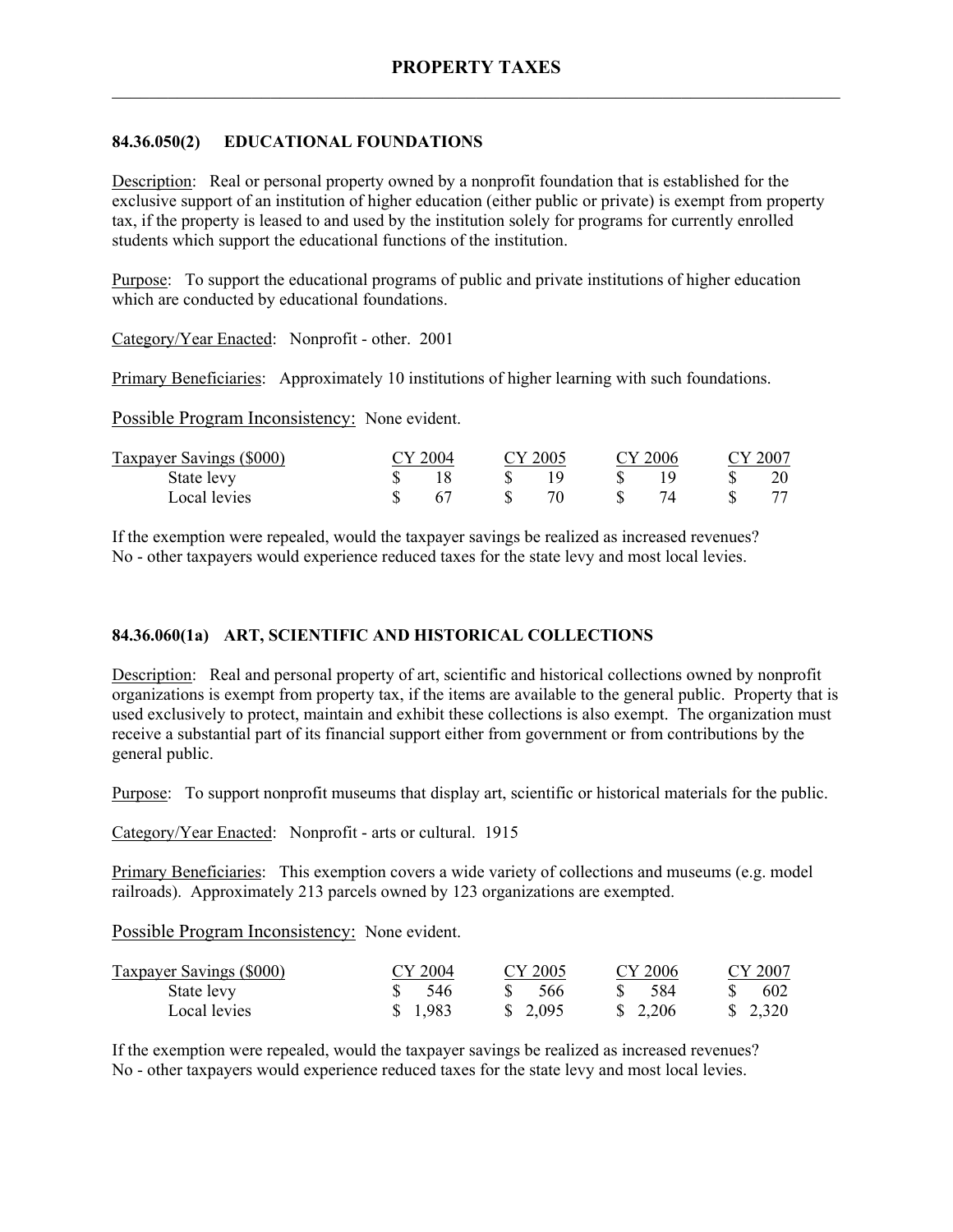## **84.36.060(1b) PERFORMING ARTS**

Description: Property tax exemption is provided for real and personal property that is owned by or leased to nonprofit organizations that engage in the production and performance of musical, dance, artistic, dramatic or literary works for the benefit of the public. The organization must receive a substantial part of its financial support from either government or from contributions by the general public.

Purpose: To support artistic, literary, musical, dance or dramatic organizations and recognize the educational and artistic contribution they make to society.

Category/Year Enacted: Nonprofit - arts or cultural. 1981

Primary Beneficiaries: Organizations such as little theaters, dance companies, music clubs, art centers, choral groups, symphonies, etc. Approximately 70 parcels owned by 54 organizations are exempt.

Possible Program Inconsistency: None evident.

| <b>Taxpayer Savings (\$000)</b> | CY 2004 | CY 2005  | CY 2006  | CY 2007  |
|---------------------------------|---------|----------|----------|----------|
| State levy                      | 402     | 422      | -443     | 463      |
| Local levies                    | \$1,458 | \$ 1.565 | \$ 1,672 | \$ 1,785 |

If the exemption were repealed, would the taxpayer savings be realized as increased revenues? No - other taxpayers would experience reduced taxes for the state levy and most local levies.

#### **84.36.250 NONPROFIT WATER DISTRIBUTION**

Description: Real and personal property of nonprofit cooperatives or corporations which is used exclusively to distribute water to shareholders or members is exempt from property tax.

Purpose: To provide the same treatment for private, nonprofit water distributors and public water districts.

Category/Year Enacted: Nonprofit - other. 1965

Primary Beneficiaries: Approximately 230 nonprofit water corporations or cooperatives, comprising 510 parcels, and their shareholders and members.

Possible Program Inconsistency: None evident.

| <b>Taxpayer Savings (\$000)</b> | CY 2004 |     | CY 2005 |    | CY 2006 | CY 2007 |
|---------------------------------|---------|-----|---------|----|---------|---------|
| State levy                      | 130     | SS. | 134     |    | 138     |         |
| Local levies                    | 471     | Ж.  | 496     | S. | 521     | -545    |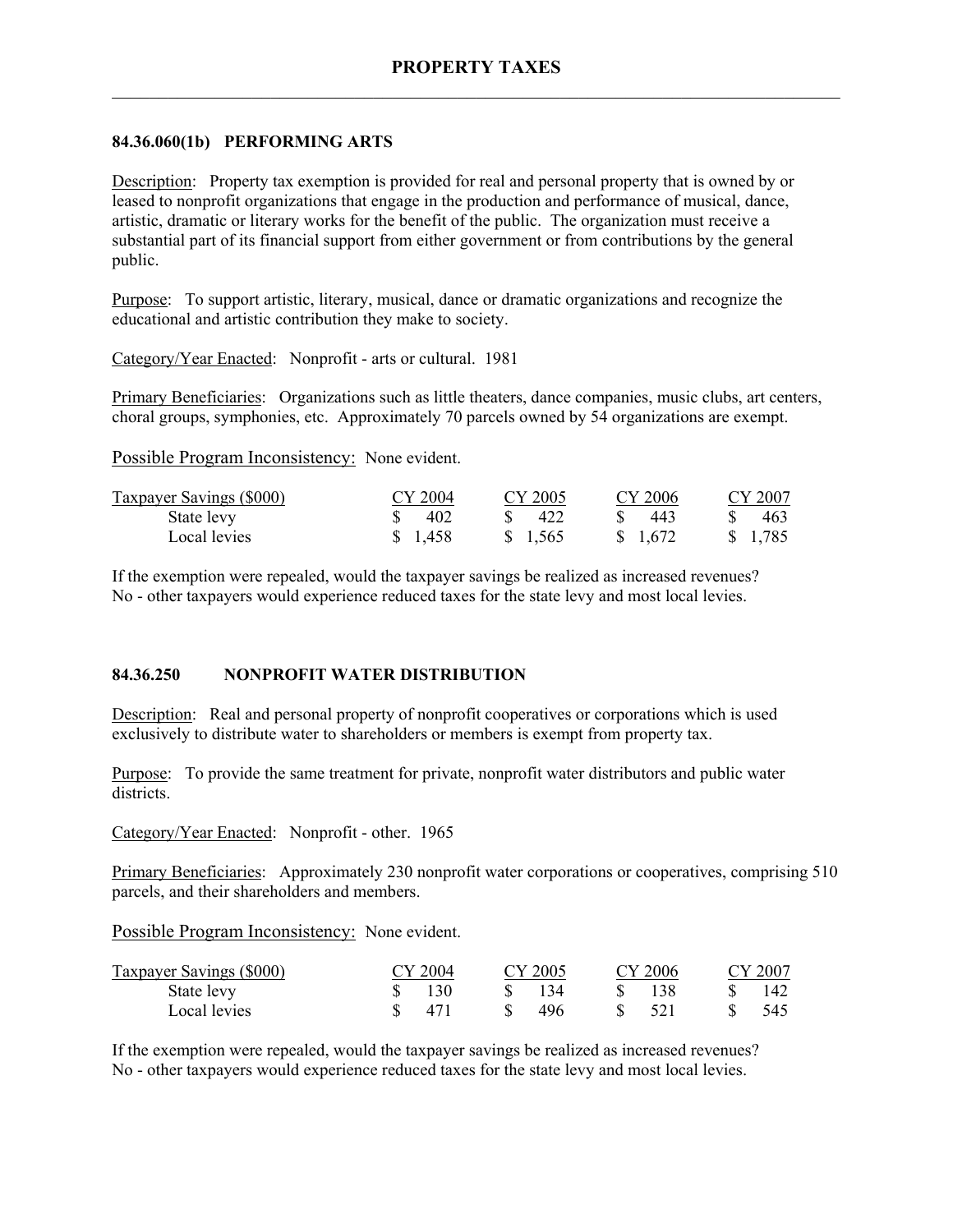# **84.36.260 CONSERVATION AND OPEN SPACE LANDS**

Description: Property tax exemption is provided for real property interests, development rights, easements, covenants and conservation futures on land used exclusively for the conservation of ecological systems, natural resources and open space purposes by nonprofit organizations which are primarily devoted to scientific purposes or conserving natural resources or open space for public purposes. The land must be dedicated to these purposes or be subject to an option to purchase by a governmental entity.

Purpose: To encourage the preservation of open space land and support the activities of nature preservation and conservation organizations.

Category/Year Enacted: Nonprofit - other. 1967

Primary Beneficiaries: Approximately 167 organizations, covering 685 parcels.

Possible Program Inconsistency: None evident.

| Taxpayer Savings (\$000) | CY 2004 | CY 2005 | CY 2006   | CY 2007 |
|--------------------------|---------|---------|-----------|---------|
| State levy               |         | -142    | -167<br>S | -196-   |
| Local levies             | 438     | 526     | - 631     | 756     |

If the exemption were repealed, would the taxpayer savings be realized as increased revenues? No - other taxpayers would experience reduced taxes for the state levy and most local levies.

#### **84.36.350 SHELTERED WORKSHOPS**

Description: Real and personal property of nonprofit corporations used to operate a sheltered workshop for handicapped persons is exempt from property tax. Included is property used primarily for manufacturing, handling, sale, or distribution of goods constructed, processed or repaired in the workshop. Inventory owned by a sheltered workshop for sale or lease by the workshop, including raw materials, works in process and finished products is also exempt.

Purpose: To support the social benefits and rehabilitative opportunities accruing from these workshops.

Category/Year Enacted: Nonprofit - health or social welfare. 1970

Primary Beneficiaries: Approximately 42 organizations, representing 108 parcels.

Possible Program Inconsistency: None evident.

| <b>Taxpayer Savings (\$000)</b> | CY 2004           | CY 2005           | CY 2006           | CY 2007      |
|---------------------------------|-------------------|-------------------|-------------------|--------------|
| State levy                      | $\frac{1}{2}$ 343 | $\frac{1}{2}$ 354 | $\frac{1}{2}$ 364 | $\sqrt{374}$ |
| Local levies                    | \$ 1.246          | \$ 1.311          | \$ 1.376          | \$ 1,441     |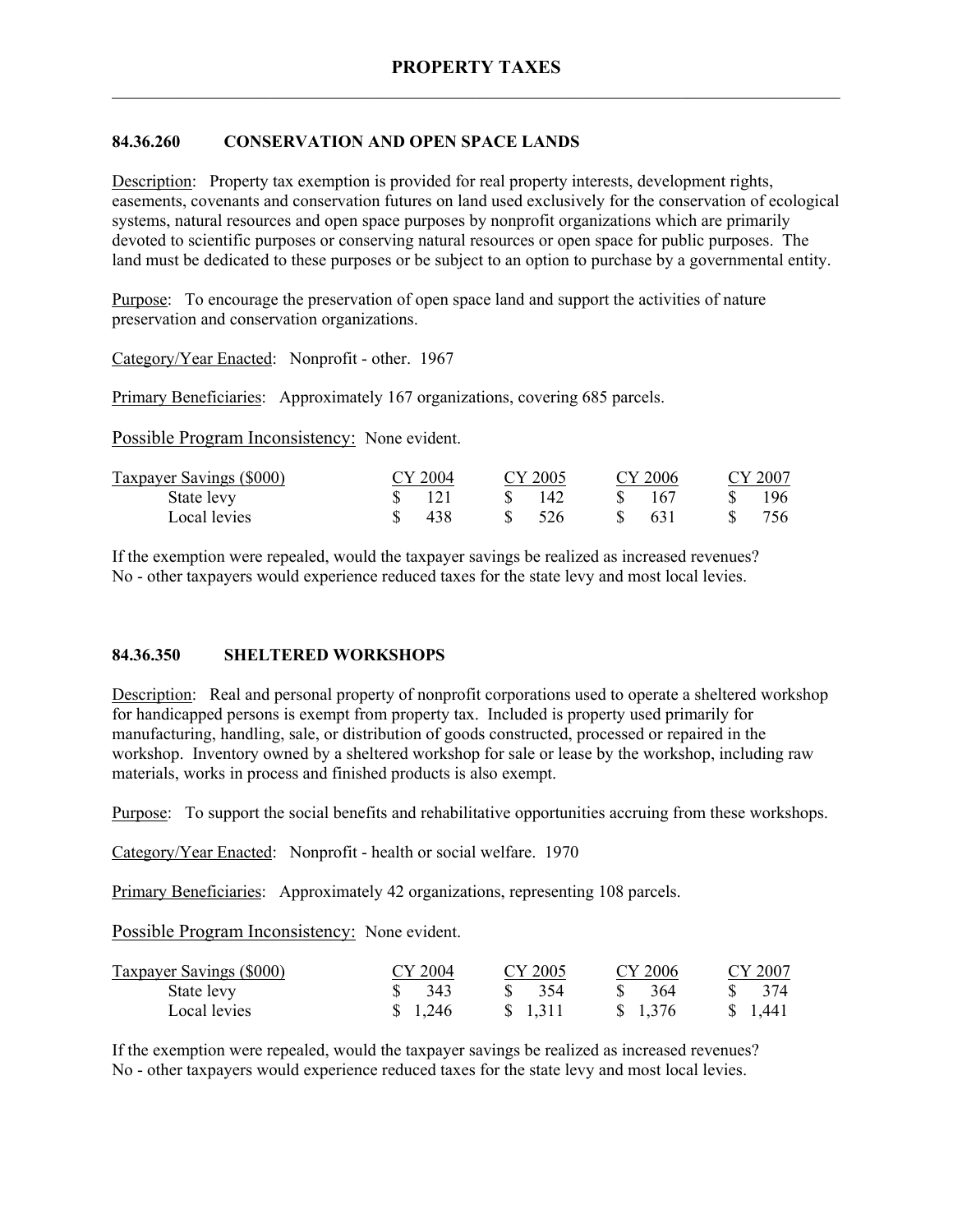## **84.36.480 NONPROFIT FAIR ASSOCIATIONS**

Description: Real and personal property of a nonprofit fair association that sponsors or conducts a county fair is exempt from property tax. The association must receive parimutuel tax revenues and the property must be used exclusively for fair purposes. Loan or rental of the property to other nonprofit organizations does not nullify the exemption, if the rental income is reasonable and is solely devoted to maintenance of the property.

Purpose: To support agricultural fairs.

Category/Year Enacted: Nonprofit - other. 1975

Primary Beneficiaries: Approximately eight associations, comprising 20 parcels, benefit from this exemption.

Possible Program Inconsistency: None evident.

| Taxpayer Savings (\$000) | CY 2004 |  | CY 2005 |    | CY 2006 |  |    |  |  |  | CY 2007 |  |
|--------------------------|---------|--|---------|----|---------|--|----|--|--|--|---------|--|
| State levy               |         |  |         |    | S       |  |    |  |  |  |         |  |
| Local levies             |         |  | -SS     | 43 | - S     |  | 48 |  |  |  |         |  |

If the exemption were repealed, would the taxpayer savings be realized as increased revenues? No - other taxpayers would experience reduced taxes for the state levy and most local levies.

# **84.36.500 CONSERVATION FUTURES ON FARM LANDS**

Description: Conservation futures on agricultural lands acquired by a governmental entity, nonprofit historic preservation corporation, or nonprofit nature conservancy are exempt from property tax on the value of the development rights. To qualify, the lands must be enrolled in the current use assessment program, the conservation futures must be for an unlimited duration, and they must effectively prohibit conversion of the parcel to a nonagricultural use.

Purpose: To encourage the retention of farm lands, particularly in urban transitional areas.

Category/Year Enacted: Nonprofit - other. 1984

Primary Beneficiaries: Nonprofit organizations that acquire the development rights to agricultural lands and the owners of the land who are thereby enabled to remain in farming.

Possible Program Inconsistency: None evident.

Taxpayer Savings (\$000) No current impact. The conservation futures that have been purchased to date generally involve open space lands under RCW 84.36.260, rather than farm lands under this statute.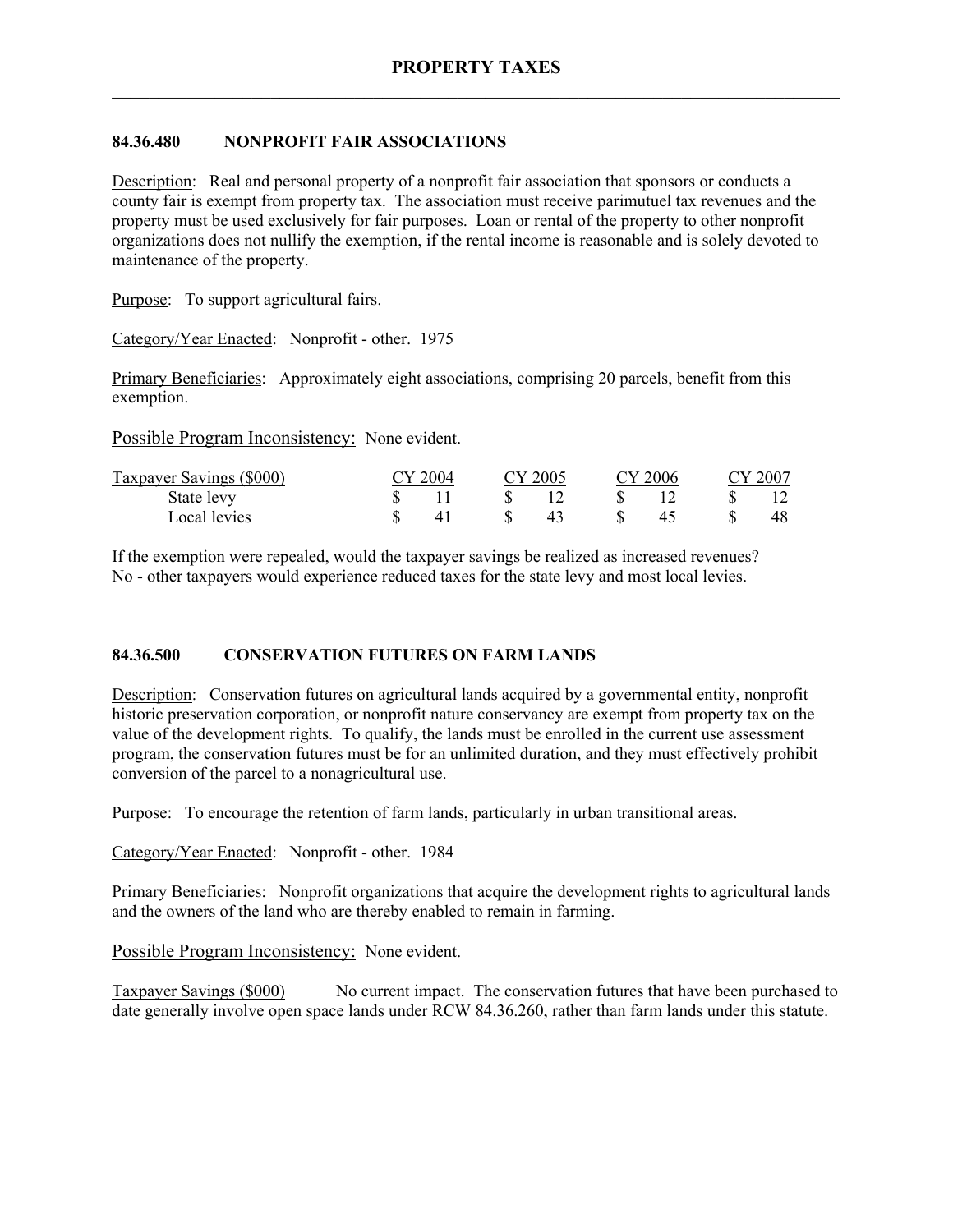# **84.36.550 NONPROFIT FUND-RAISING**

Description: Real and personal property owned by nonprofit organizations and used for solicitation or collection of gifts, donations or grants is exempt from property tax. To qualify, the organization must: (1) be organized for nonsectarian purposes; (2) be affiliated with a state or national organization which authorizes, approves or sanctions volunteer charitable fund-raising contributions; (3) be exempt from federal income tax; and (4) be governed by a volunteer board of directors. Also, the funds generated must be used for character-building, benevolent, protective or rehabilitative social services or for distribution to at least five other similar nonprofit organizations.

Purpose: To support the fund-raising activities of such nonprofit organizations.

Category/Year Enacted: Nonprofit - other. 1993

Primary Beneficiaries: The United Way comprising three parcels which are owned by the organization.

Possible Program Inconsistency: None evident.

| Taxpayer Savings (\$000) | CY 2004 | CY 2005 | CY 2006 | CY 2007 |
|--------------------------|---------|---------|---------|---------|
| State levy               |         |         |         |         |
| Local levies             | 101     | 106     |         |         |

If the exemption were repealed, would the taxpayer savings be realized as increased revenues? No - other taxpayers would experience reduced taxes for the state levy and most local levies.

# **84.36.560 LOW-INCOME RENTAL HOUSING**

Description: Real and personal property owned or leased by a nonprofit organization to provide rental housing for very low-income families is exempt from property tax. Low-income is defined as less than 50% of the median income for the same county, adjusted for the applicable size of the household.

Purpose: To encourage the construction and use of housing facilities or mobile home parks for households with very low incomes.

Category/Year Enacted: Nonprofit - health or social welfare. 1999

Primary Beneficiaries: Owners of about 240 rental facilities, comprising approx. 4,500 units.

Possible Program Inconsistency: None evident.

| <b>Taxpayer Savings (\$000)</b> | CY 2004  | CY 2005  | CY 2006               | CY 2007  |
|---------------------------------|----------|----------|-----------------------|----------|
| State levy                      | 884      | -892     | - 895<br>$\mathbf{S}$ | 912      |
| Local levies                    | \$ 3.203 | \$ 3.297 | \$ 3,372              | \$ 3.507 |